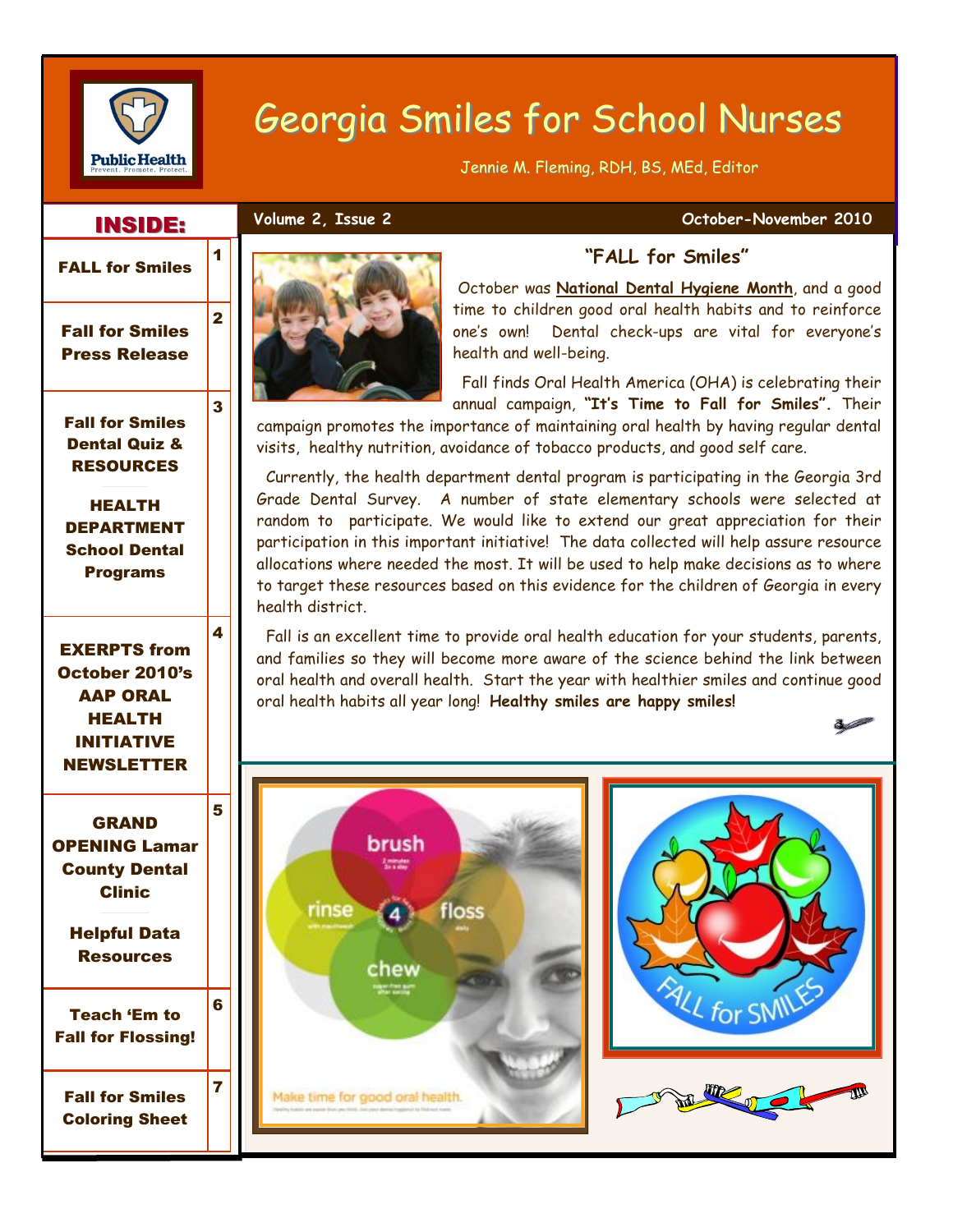



CONTACT<sup>.</sup> For Release Embargoed until September 1, 2010

Liz Rogers, (207) 756-2444 liz@oralhealthamerica.org

#### SCHOOLS PLAY A ROLE IN KEEPING KIDS' MOUTHS HEALTHY, SAY PARENTS

 CHICAGO, September 1, 2010 – Two-thirds (65%) of parents are looking to schools to help reinforce the importance of oral health, saying it is extremely or very important for schools to teach children about taking care of their teeth, according to a new public opinion survey commissioned by Oral Health America.

 "If we want our children to be in school, ready to learn, both parents and schools have a vested interest in working in partnership with dental care providers to teach good habits that will last a lifetime, and keep teeth and mouths healthy," says Beth Truett, President and CEO, Oral Health America. Tooth decay is the number one chronic childhood disease in the U.S., and children lose over 51 million school hours each year due to dental related illness.

 According to the survey, children do not report brushing and flossing as often as their parents think they should. In addition, seven in ten parents say they give a brushing reminder on a daily basis, but less than half that number of children (34%) remember hearing their parents give these reminders. Schools are not significantly better at getting the message of dental health across to students. At school, just four in ten (39%) children report learning about oral or dental health in the past year. As they get older, children hear about oral health from both parents and schools less and less. Elementary school students (65%) are far more likely to have received this instruction than middle (36%) and high school (19%) students, despite the fact that 78% of teenagers have experienced tooth decay.

 "Parents should commit to spending just two minutes twice a day with younger children to make sure they are not only brushing and flossing their teeth, but doing it right," says Truett. "Older children need to know why they should keep their mouths clean and the affects of poor oral health on appearance and employability. Schools can help by integrating mouth health into health and science classes at all grade levels, explaining oral health's importance to overall health, and demonstrating how plaque affects teeth and gums."

 Oral Health America is a national, non-profit organization dedicated to changing lives by connecting communities with resources to increase access to dental care, education and advocacy. The Fall for Smiles Survey sponsored by Oral Healthcare Can't Wait, Plackers, a leading brand of consumer oral care products, and conducted by Harris Interactive®, was released today to kick-off Fall for Smiles, an initiative promoting the importance of self care, regular dental visits, healthy food choices, and tobacco avoidance as part of maintaining a healthy mouth and body. The survey was conducted on-line within the U.S. by Harris interactive on behalf on Oral Health American in May and June 2010 among 1,144 U.S. parents and 1,346 U.S. children ages 8-18.

 For more information about Fall for Smiles: www.oralhealthamerica.org. For more information about Oral Healthcare Can't Wait, an initiative of the Dental Trade Alliance: www.oralhealthcarecantwait.com.

<sup>&</sup>lt;sup>1</sup> Office of the U.S. Surgeon General

 $^2$  Centers for Disease Control and Prevention

**About Plackers** Plackers, a leading brand of consumer oral care products, is a pioneer in dental flossers and other consumer oral care products. Having patented the first disposable dental flosser, Plackers is committed to developing high quality, affordable oral care products with innovative features that includes a comprehensive line of dental flossers, dental accessories, and dental night quards including the Grind No More Dental Night Protector. Plackers holds over 20 patents and is sold in major retailers worldwide. For more information, visit | http://www.plackers.com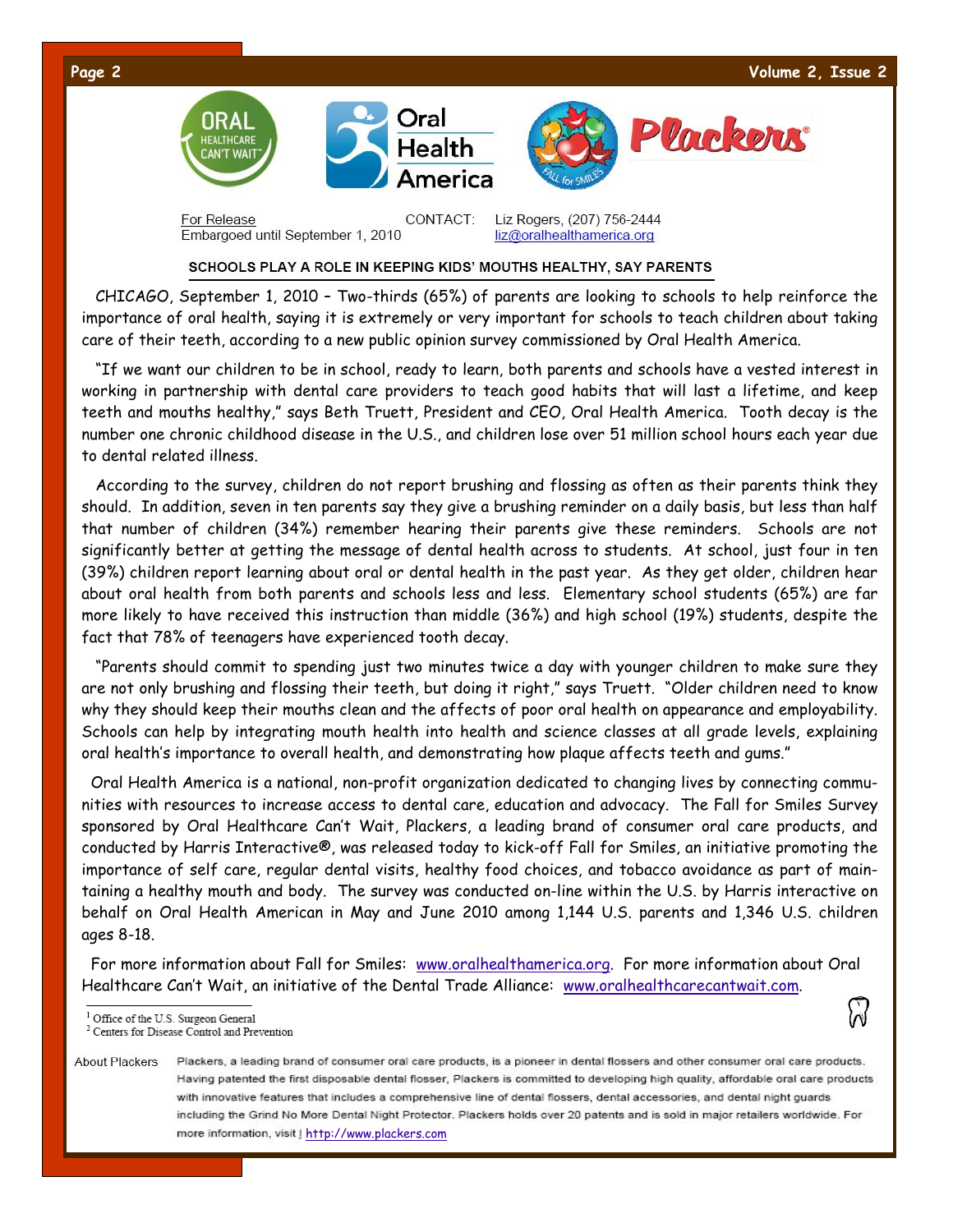#### **Georgia Smiles for School Nurses Page 3**



## The Fall for Smiles Quiz

Provided by Oral Health America and Oral Healthcare Can't Wait®



- 1. True or false: tooth decay is caused by germs that can be passed from one person to another.
- 2. Name two health conditions that are associated with poor oral health.
- 3. True or false: a dental sealant is a plastic coating that is often applied to children's teeth to help prevent tooth decay.
- 4. What is the most common chronic childhood disease?
	- A) Hay Fever
	- B) Asthma
	- C) Tooth Decay
- 5. What is the most common type of facial injury sustained during participation in sports?







**Make time for good oral health!** Healthy habits are **easier than you think. Ask you dental hygienist to find out more.**

**-American Dental Hygiene Assoc.: http://www.adha.org/ndhm/index.html -ADHA Kidstuff: http://www.adha.org/kidstuff/index.html**



# **Your County Health Department's School Dental Program**

 Your health department has an "In-School" dental program especially for children without access to care and those who are left without a safety net by some of the "other" dental programs. Our program can provide oral screenings, cleanings, dental sealants, and fluoride treatments regardless of ability to pay. We would be happy to visit your school!

 If one of your students should have an emergency\* or just need a dentist, the health department dental clinics are available.

**You can be a part of helping these children** receive the care they need! To reserve an appointment:

#### **For program contact information:**

http://health.state.ga.us/pdfs/familyhealth/oral/oralhealthcontacts.pdf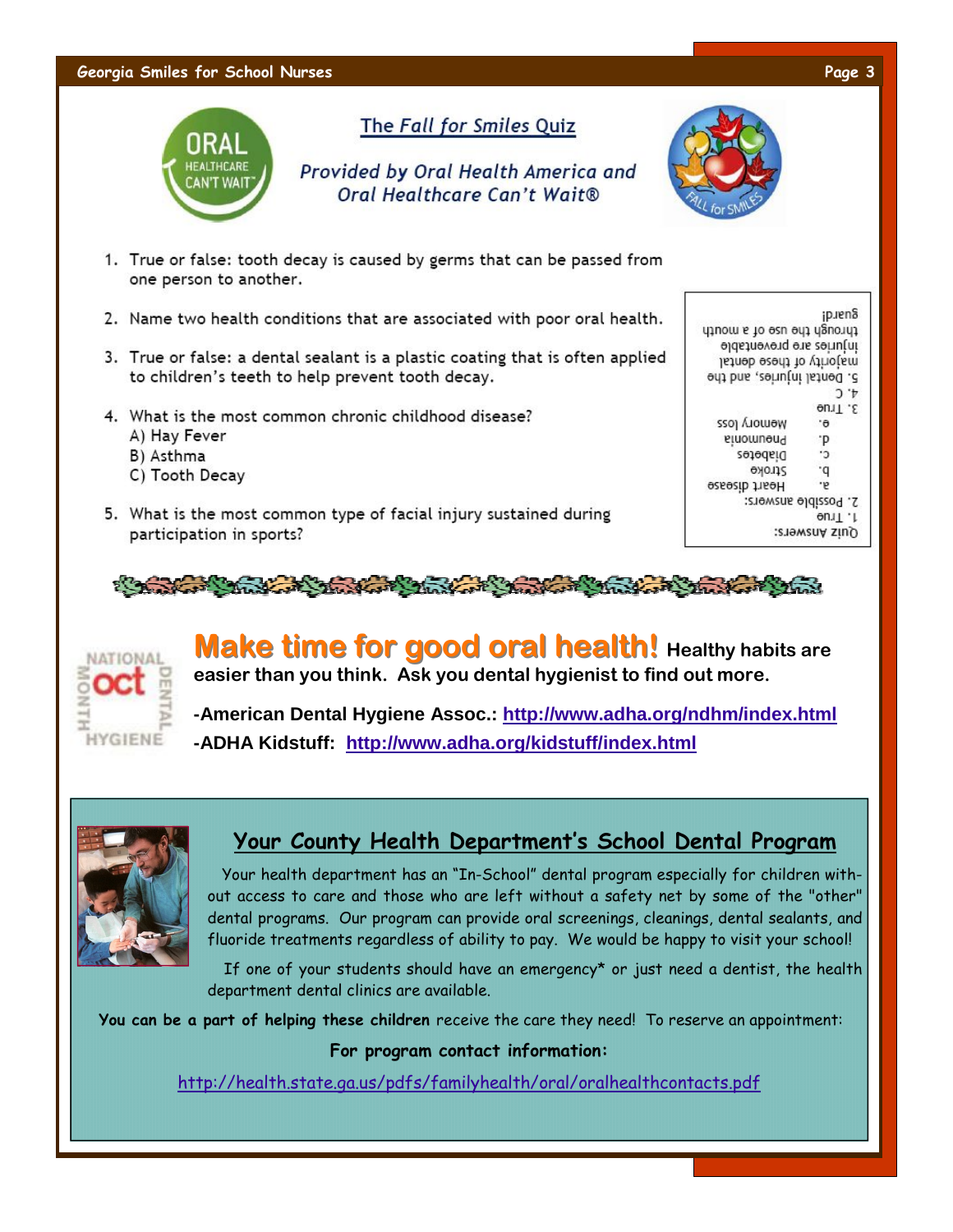**Volume 2, Issue 2 Page 4**

### **From the October 2010 AAP Oral Health Initiative Newsletter...**

**No Soda for You, NYC Seeks to Bar Use of Food Stamps for Soda...** MedPage Today, October 7, 2010. Mayor Michael Bloomberg is asking permission from the US Department of Agriculture, which controls the food stamp program, to have a 2-year ban on buying soda and other sweetened drinks with food stamps. The time frame is to allow health officials to study the impact of a ban like this. The ban is not to reduce the size or eligibility of the food stamp benefit to recipients. The ban is not to apply to fruit juices without added sugar, milk, or milk substitutes, but to low nutritional value beverages containing more than 10 calorie per 8 oz. serving. For more: http://www.medpagetoday.com/PrimaryCare/Obesity/22609

**Coffee Drinking Associated with Reduced Oral and Pharynx Cancer Risks**, Medscape Medical News, October 19, 2010, A 36% risk reduction for cancers of the oral cavity and pharynx has been associated with drinking coffee. Two Italian studies were performed this year with the later being a larger study including the esophagus and other aerodigestive tract cancers. No association was found between drinking coffee and the risk for laryngeal and esophageal cancers. A "favorable effect of coffee at moderate/high doses" which in analysis most were compared to drinking 3 or more cups to drinkers of less than a cup a day. Coffee drinking has also been inversely related to liver cirrhosis, liver cancer, endometrial, and colorectal cancer. For more: http://www.medscape.com/viewarticle/730771

**Gum Disease—A Significant Public Health Concern** Science Daily, September 23, 2010. The prevalence of moderate to severe periodontal disease may have been underestimated by approximately 50% in America from previous studies according to research published in the Journal of Dental Research. It is a more significant public health problem considering the relationship between oral health and overall health. For more: http://www.sciencedaily.com/releases/2010/09/100922155126.htm

**Nasal Mist in Dentistry, Needle-free Anesthetic**, Dentistry.co.uk, September 24, 2010. A presentation by Dr. Fadi Ayoub of a new needle-free anesthetic was given at the 88th Annual International Association for Dental Research General Session Exhibition in Barcelona. The anesthetic is administered through the nose and can be used for procedures involving most of the upper teeth. It is currently undergoing clinical testing byt the US food and Drug Administration. Dr. Ayoub is an assistant professor in the restorative department at the University at Buffalo School of Dentistry in New York. For more: http://www.dentistry.co.uk/news/3198-Nasal-mist-in-dentistry-qaposgrabs-the-imaginationqapos#

**Successful Periodontal Therapy May Reduce the Risk of Preterm Birth**, Science Daily, September 15, 2010. A possible link between successful periodontal treatment and premature birth has been found according to a study published in the BJOG: An International Journal of Obstetrics and Gynecology. When both groups in the study of 322 pregnant women with periodontal disease displayed a high incidence of preterm birth regardless of receiving scaling and root planning, researchers began to look at the success of the treatment and it's association with preterm birth rate. Results for the pregnant women who were resistant to the effects of scaling and root planning showed a significant incidence of premature delivery than for those whose treatments were successful. The study shows that it is safe for pregnant women to receive periodontal treatment in order to improve their oral health and for those at high risk, successful periodontal treatment may reduce the incidence of premature birth when rendered as an adjunct to conventional obstetric care. For more: http://www.sciencedaily.com/releases/2010/09/100915080444.htm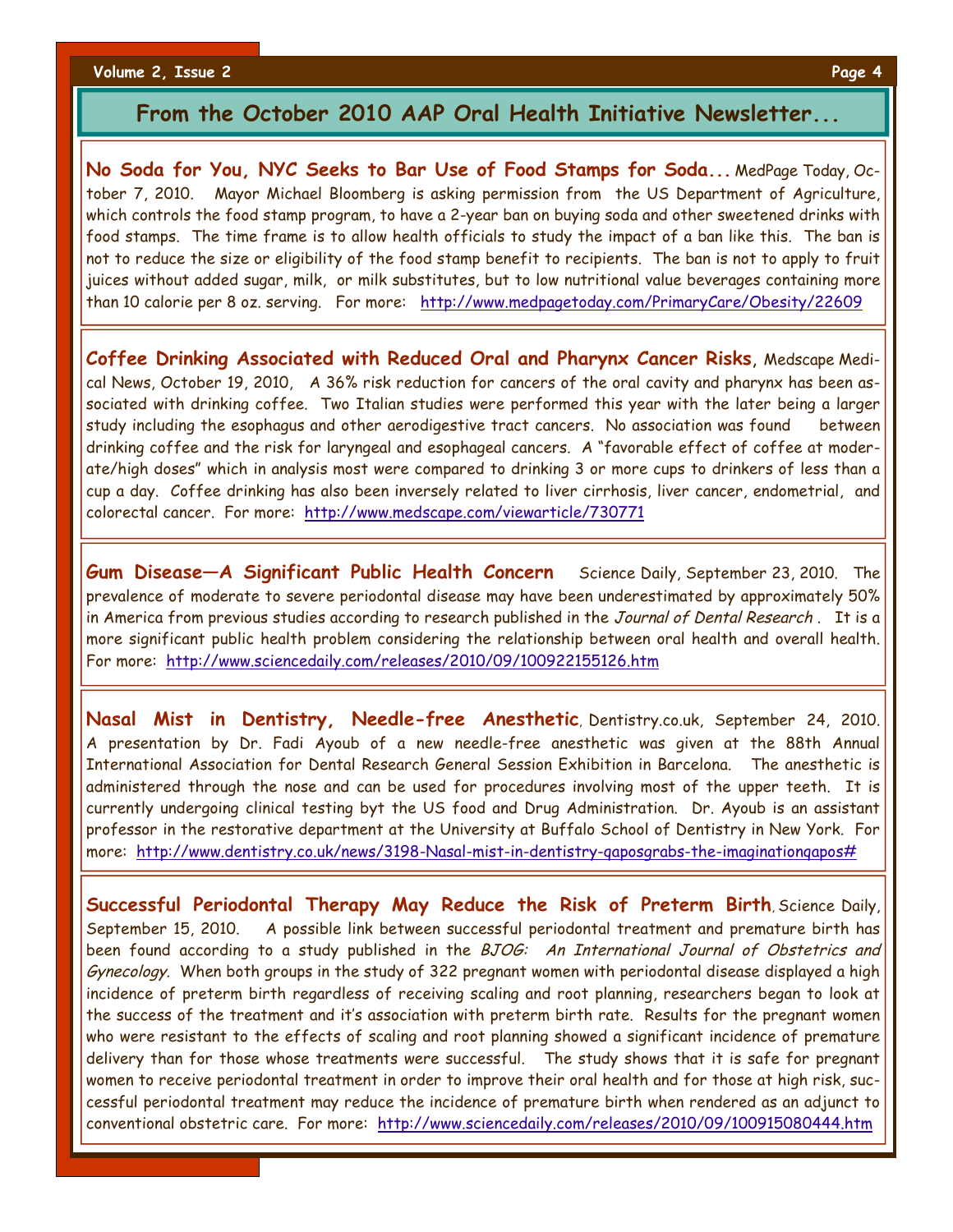#### **Georgia Smiles for School Nurses Page 5**

### **Lamar County Dental Clinic Grand Opening**

The process of establishing a dental clinic in Lamar County began 4 or more years ago because there was a need for services and the community support to make it happen. Lamar County is considered to be part of a Dental Public Health Shortage Area. The counties of Lamar, Pike and Spalding all qualify for this designation because of pockets of low-income residents. About 25% of Lamar's population is under the age of 18, and Lamar has four schools in which approximately 2/3 of the children qualify for the Free-and-Reduced Lunch Program.

It is our hope that we will be able to provide a treatment resource for those children in Lamar and the surrounding counties that have unmet dental needs; educate parents about good oral health for them and their children; and encourage oral health to be such a part of a child's life that they only have preventative services and never have to have restorative services done.



Photo courtesy of District 4 Health Services. (PikeCountyTimes.com)

District 4 Public Health's Dental Program has been providing a sealant and fluoride mouthrinse program in Lamar for years. Only 40% of the county population is receiving fluoridated water the other 60% is on well water. One method to prevent dental decay is FLUORIDE MOUTHRINSE. The mouthrinse has been thoroughly tested and proven to be both safe and effective in the reduction of dental decay. Under the supervision of a trained person, the children in the mouthrinse program simply rinse their mouths once a week in school.

No matter what other way your child may be receiving the benefits of fluoride (toothpaste, community water fluoridation, fluoride applications by a dentist), the fluoride mouthrinse will not harm, but help. This preventive measure is intended to supplement, not replace, any other fluoride service.

There is NO CHARGE to participate in this program as the Georgia Department of Community Health, Division of Public Health, Family Health Branch, Oral Health Section and District Four Health Services sponsors the fluoride mouthrinse program. ~ Paige Beam, RDH, BAS, District 4 Dental Hygienistd

# **Helpful Data Resources**

- · Georgia Department of Education School Codes http://app.doe.k12.ga.us/ows-bin/owa/main\_pack\_fcl099.entry\_form?p\_usercode=
- · 08.10.10 School Code contact: Georgia Department of Education, Laura Haase (pronounced Hayes), 404 656-4522, e.mail: lhaase@doe.k12.ga.us
- · Georgia Department of Education Nutrition Policy:

http://www.doe.k12.ga.us/fbo\_nutrition.aspx?PageReq=FBOPricePolicy

- · Georgia Department of Education free and reduced meal program database: http://app.doe.k12.ga.us/ows-bin/owa/fte\_pack\_frl001\_public.entry\_form
- · Federal Poverty Guidelines released January 23, 2009
	- http://aspe.hhs.gov/poverty/09poverty.shtml **~**Sharon P. Wilson, DeKalb Bd. of Health
-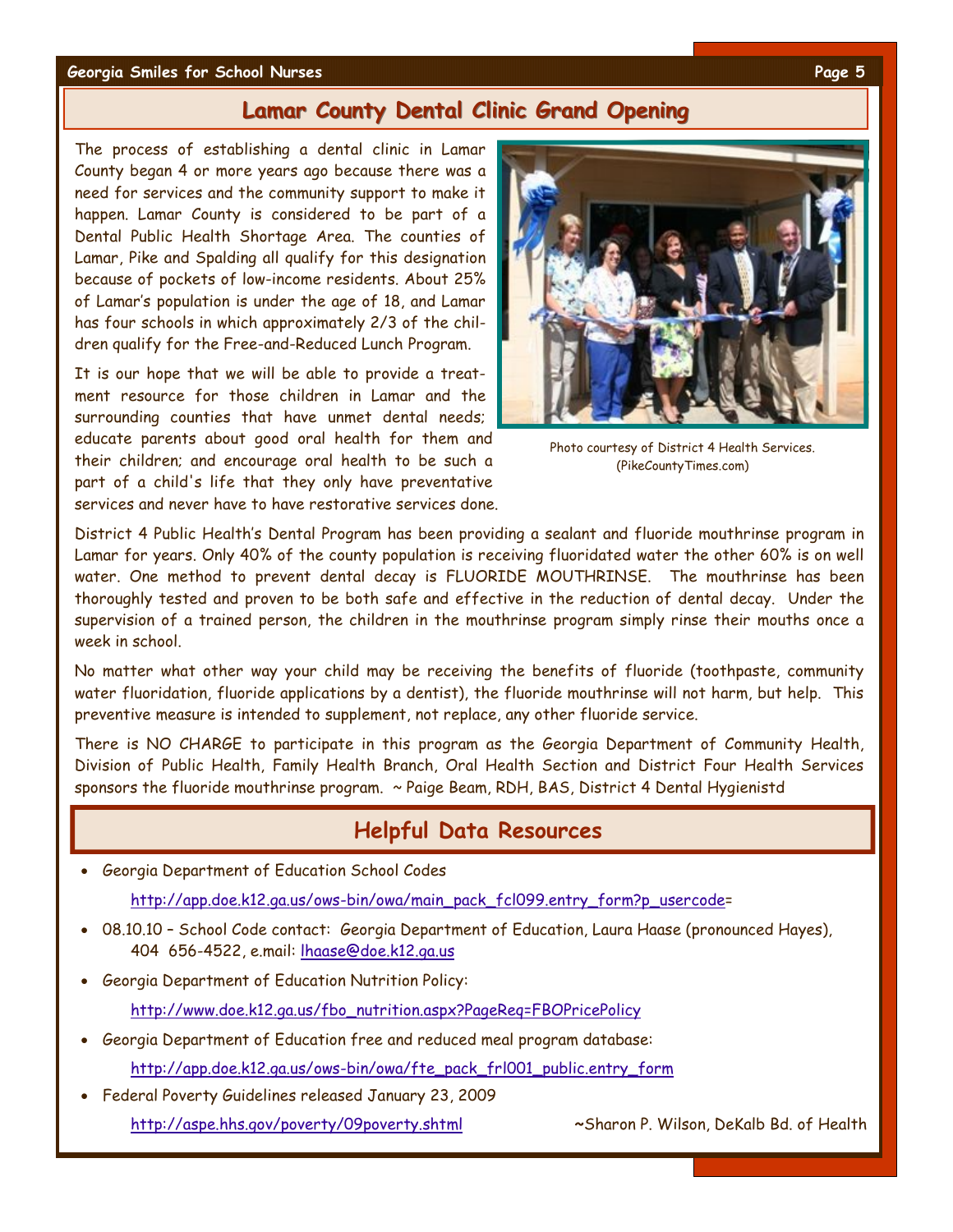#### **Volume 2, Issue 2 Page 6**

# **Teach 'Em to Fall for Flossing!**

# **How to Floss**

- · Use about 18 inches of floss wound around one of your middle fingers, with the rest wound around the opposite middle finger.
- · Hold the floss tightly between the thumbs and forefingers (your "pincher fingers") and gently insert it between the teeth.

· Curve the floss into the letter "C" by shaping it against the side of the tooth.

- · Rub the floss gently up and down, keeping it pressed again the tooth. Don't jerk or snap the floss.
- · Floss all your teeth. Don't forget to floss behind your back teeth.





@ 2005 American Dental Association. All rights reserved. Educators and dental professionals are permitted to reproduce and use this activity sheet solely in printed form. Any other use, duplication or distribution of this activity sheet by any other party requires the prior written approval of the American Dental Association.